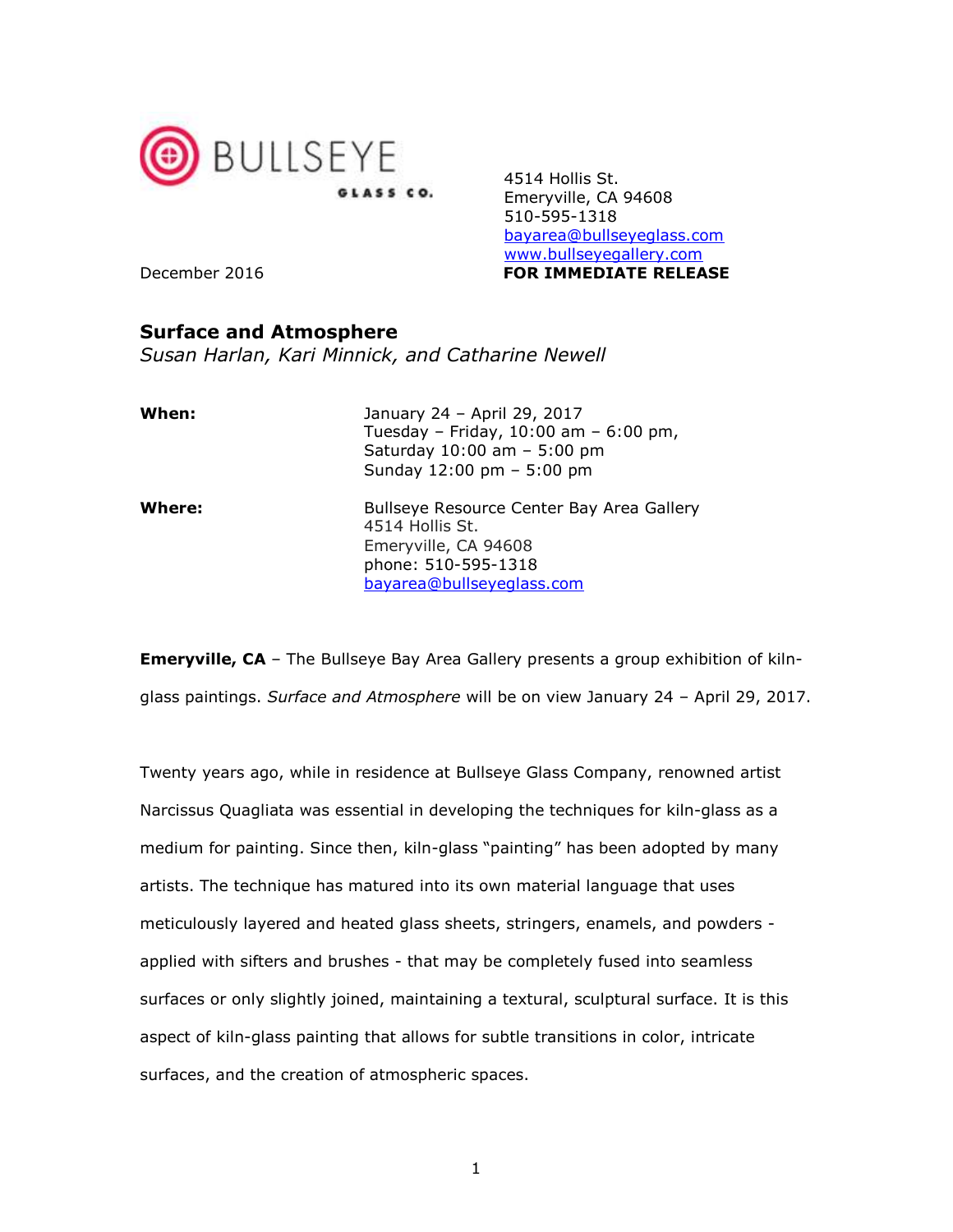Surface and Atmosphere features work by three artists who use glass to explore color and texture. Susan Harlan creates intricate stencils informed by nature, and uses these to layer glass powders onto sheet glass. The accumulated imagery coalesces into dense compositions that reference maps and books, creating nonpictorial landscapes. Similarly, Catharine Newell also draws from nature - in particular, the accretive surfaces of oyster shells - in her recent body of work, such as her piece Oistres  $V$  (2016). Kari Minnick's compositions are constructed from many sources. In *Door* (2012), Minnick balances the rough, rock-like textural quality of the brushstrokes with the transparency of sheet glass, generating an experience of looking at and looking through simultaneously.

To view the artwork online, please visit www.bullseyeprojects.com. To receive additional information, request high-resolution images, or schedule an interview with the artist, please contact Michael Endo: michaelendo@bullseyeglass.com; 503-227- 0222.

# #

--